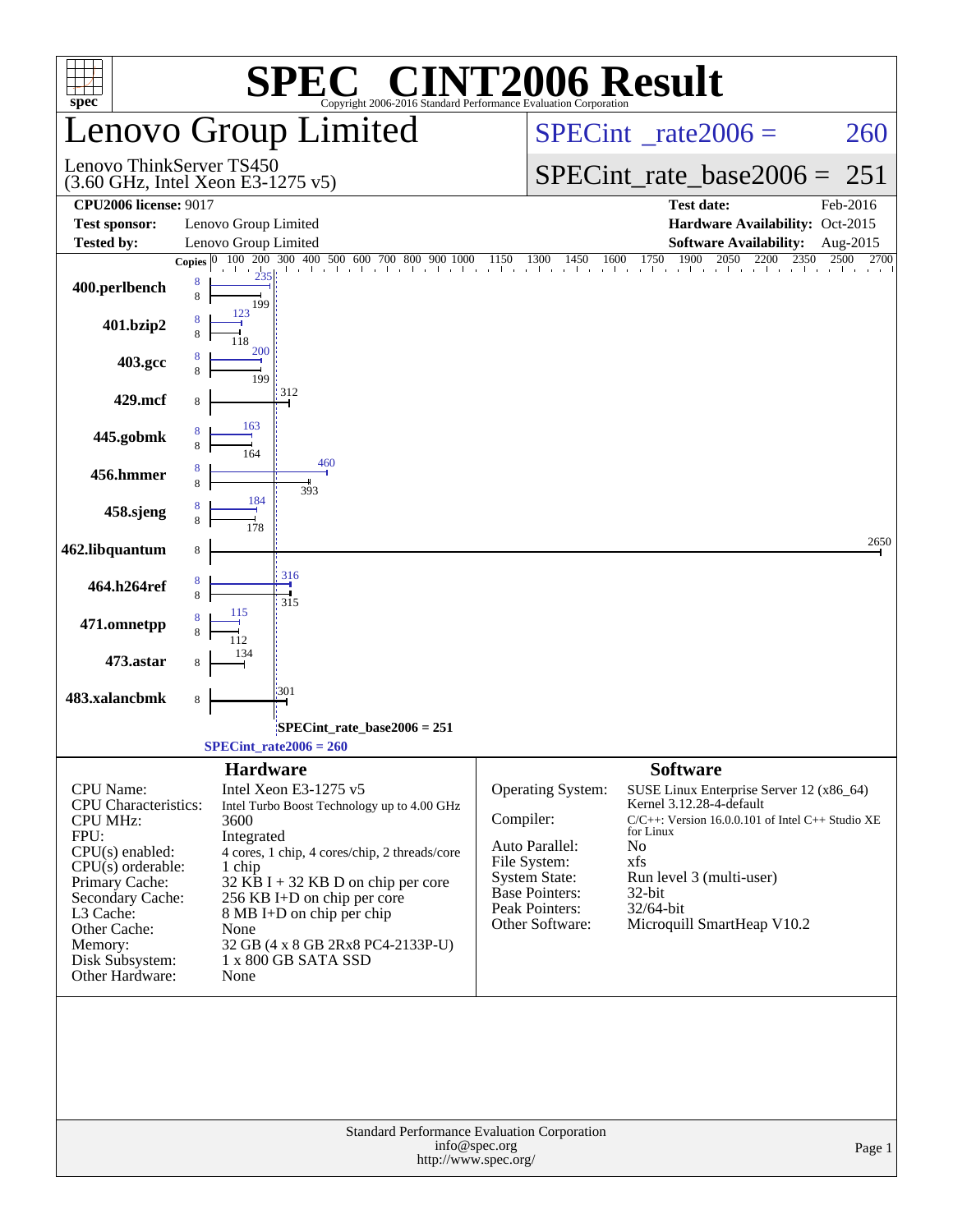

# enovo Group Limited

#### Lenovo ThinkServer TS450

SPECint rate $2006 = 260$ 

# [SPECint\\_rate\\_base2006 =](http://www.spec.org/auto/cpu2006/Docs/result-fields.html#SPECintratebase2006) 251

(3.60 GHz, Intel Xeon E3-1275 v5)

**[Test sponsor:](http://www.spec.org/auto/cpu2006/Docs/result-fields.html#Testsponsor)** Lenovo Group Limited **[Hardware Availability:](http://www.spec.org/auto/cpu2006/Docs/result-fields.html#HardwareAvailability)** Oct-2015

**[Tested by:](http://www.spec.org/auto/cpu2006/Docs/result-fields.html#Testedby)** Lenovo Group Limited **[Software Availability:](http://www.spec.org/auto/cpu2006/Docs/result-fields.html#SoftwareAvailability)** Aug-2015

**[CPU2006 license:](http://www.spec.org/auto/cpu2006/Docs/result-fields.html#CPU2006license)** 9017 **[Test date:](http://www.spec.org/auto/cpu2006/Docs/result-fields.html#Testdate)** Feb-2016

#### **[Results Table](http://www.spec.org/auto/cpu2006/Docs/result-fields.html#ResultsTable)**

|                    | <b>Base</b>   |                |       |                                                                                                          |            |                |                  | <b>Peak</b>    |                |              |                |              |                |              |
|--------------------|---------------|----------------|-------|----------------------------------------------------------------------------------------------------------|------------|----------------|------------------|----------------|----------------|--------------|----------------|--------------|----------------|--------------|
| <b>Benchmark</b>   | <b>Copies</b> | <b>Seconds</b> | Ratio | <b>Seconds</b>                                                                                           | Ratio      | <b>Seconds</b> | Ratio            | <b>Copies</b>  | <b>Seconds</b> | <b>Ratio</b> | <b>Seconds</b> | <b>Ratio</b> | <b>Seconds</b> | <b>Ratio</b> |
| 400.perlbench      | 8             | 390            | 200   | 393                                                                                                      | 199        | 392            | <b>199</b>       | 8              | 333            | 235          | 333            | 235          | 332            | 235          |
| 401.bzip2          | 8             | 652            | 118   | 653                                                                                                      | <b>118</b> | 665            | 116              | 8              | 634            | 122          | 629            | 123          | 628            | 123          |
| $403.\mathrm{gcc}$ | 8             | 322            | 200   | 323                                                                                                      | 199        | 324            | 199 <sub>1</sub> | 8              | 322            | 200          | 321            | 201          | 322            | 200          |
| $429$ .mcf         | 8             | 235            | 311   | 234                                                                                                      | 312        | 233            | 313              | 8              | 235            | 311          | 234            | 312          | 233            | 313          |
| $445$ .gobmk       | 8             | 511            | 164   | 512                                                                                                      | 164l       | 512            | 164              | 8              | 514            | 163          | 514            | 163          | 514            | <b>163</b>   |
| 456.hmmer          | 8             | 190            | 394   | 190                                                                                                      | 393        | 193            | 388              | 8              | 162            | 460          | 162            | 460          | 162            | 461          |
| $458$ .sjeng       | 8             | 546            | 177   | 544                                                                                                      | 178        | 544            | <b>178</b>       | 8              | 525            | 184          | 525            | 184          | 525            | <b>184</b>   |
| 462.libquantum     | 8             | 62.6           | 2650  | 62.5                                                                                                     | 2650       | 62.6           | 2650             | 8              | 62.6           | 2650         | 62.5           | 2650         | 62.6           | 2650         |
| 464.h264ref        | 8             | 568            | 312   | 557                                                                                                      | 318        | 562            | <b>315</b>       | 8              | 567            | 312          | 552            | 321          | 560            | <b>316</b>   |
| 471.omnetpp        | 8             | 448            | 112   | 448                                                                                                      | 112        | 448            | 112              | 8              | 437            | 114          | 437            | 115          | 436            | 115          |
| 473.astar          | 8             | 420            | 134   | 419                                                                                                      | 134        | 419            | 134              | 8              | 420            | 134          | 419            | 134          | 419            | 134          |
| 483.xalancbmk      | 8             | 183            | 302   | 183                                                                                                      | 301        | 183            | 301              | $\overline{8}$ | 183            | 302          | 183            | 301          | 183            | <b>301</b>   |
|                    |               |                |       | Results appear in the order in which they were run. Bold underlined text indicates a median measurement. |            |                |                  |                |                |              |                |              |                |              |

#### **[Submit Notes](http://www.spec.org/auto/cpu2006/Docs/result-fields.html#SubmitNotes)**

 The taskset mechanism was used to bind copies to processors. The config file option 'submit' was used to generate taskset commands to bind each copy to a specific processor. For details, please see the config file.

#### **[Operating System Notes](http://www.spec.org/auto/cpu2006/Docs/result-fields.html#OperatingSystemNotes)**

 Stack size set to unlimited using "ulimit -s unlimited" Transparent Huge Pages enabled with: echo always > /sys/kernel/mm/transparent\_hugepage/enabled Filesystem page cache cleared with: echo 1 > /proc/sys/vm/drop\_caches

#### **[Platform Notes](http://www.spec.org/auto/cpu2006/Docs/result-fields.html#PlatformNotes)**

BIOS Configuration: EIST Support set to Enabled Intel (R) Hyper-Threading set to Enabled C1E Support set to Enabled C State Support set to Enabled Turbo Mode set to Enable Sysinfo program /home/cpu2006-1.2-ic16.0/config/sysinfo.rev6914 \$Rev: 6914 \$ \$Date:: 2014-06-25 #\$ e3fbb8667b5a285932ceab81e28219e1 running on TS450-SLE12 Thu Feb 18 16:37:00 2016 This section contains SUT (System Under Test) info as seen by

 some common utilities. To remove or add to this section, see: <http://www.spec.org/cpu2006/Docs/config.html#sysinfo> Continued on next page

> Standard Performance Evaluation Corporation [info@spec.org](mailto:info@spec.org) <http://www.spec.org/>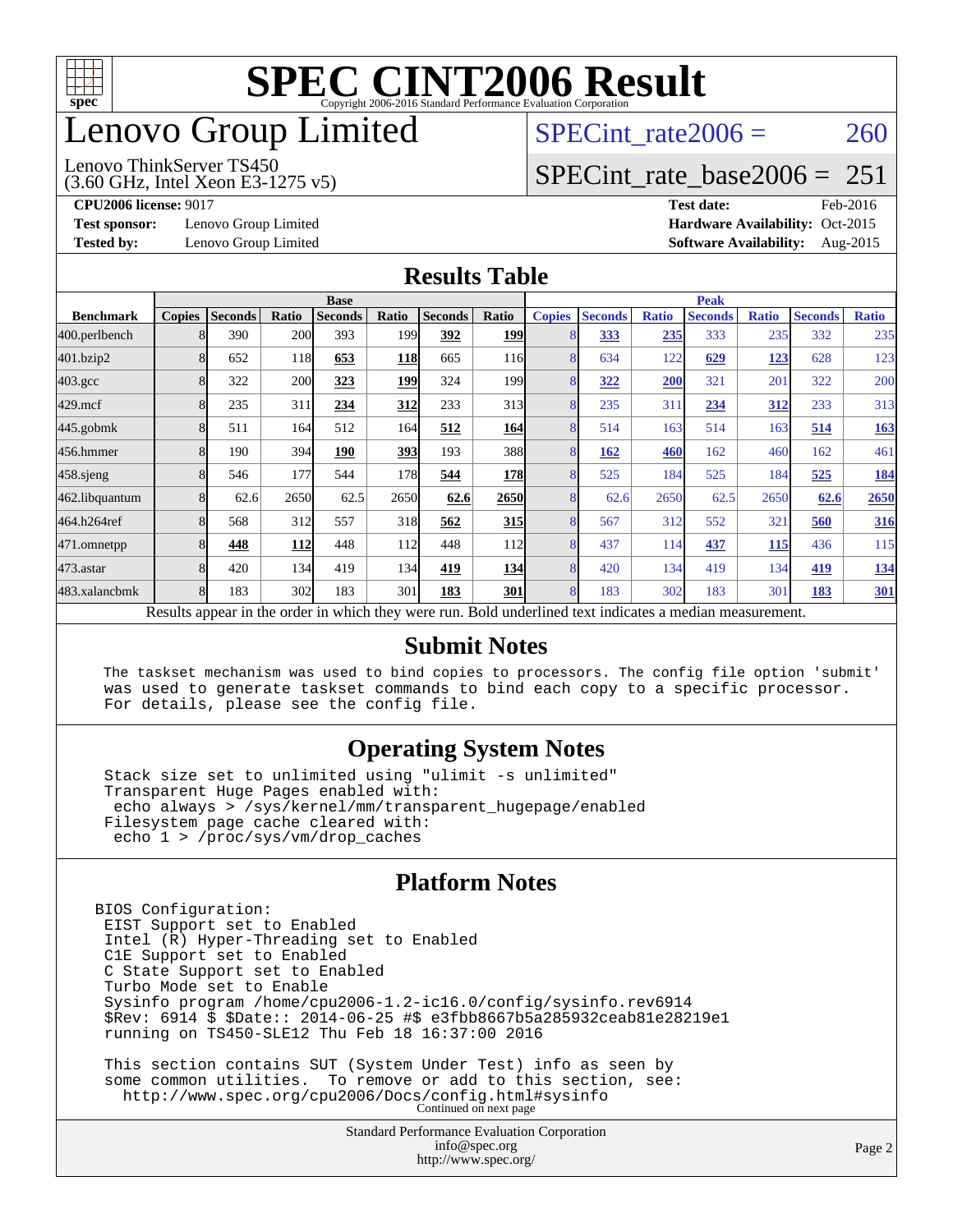

### enovo Group Limited

SPECint rate $2006 = 260$ 

(3.60 GHz, Intel Xeon E3-1275 v5) Lenovo ThinkServer TS450

**[Test sponsor:](http://www.spec.org/auto/cpu2006/Docs/result-fields.html#Testsponsor)** Lenovo Group Limited **[Hardware Availability:](http://www.spec.org/auto/cpu2006/Docs/result-fields.html#HardwareAvailability)** Oct-2015

[SPECint\\_rate\\_base2006 =](http://www.spec.org/auto/cpu2006/Docs/result-fields.html#SPECintratebase2006)  $251$ **[CPU2006 license:](http://www.spec.org/auto/cpu2006/Docs/result-fields.html#CPU2006license)** 9017 **[Test date:](http://www.spec.org/auto/cpu2006/Docs/result-fields.html#Testdate)** Feb-2016

**[Tested by:](http://www.spec.org/auto/cpu2006/Docs/result-fields.html#Testedby)** Lenovo Group Limited **[Software Availability:](http://www.spec.org/auto/cpu2006/Docs/result-fields.html#SoftwareAvailability)** Aug-2015

#### **[Platform Notes \(Continued\)](http://www.spec.org/auto/cpu2006/Docs/result-fields.html#PlatformNotes)**

Standard Performance Evaluation Corporation [info@spec.org](mailto:info@spec.org) <http://www.spec.org/> From /proc/cpuinfo model name : Intel(R) Xeon(R) CPU E3-1275 v5 @ 3.60GHz 1 "physical id"s (chips) 8 "processors" cores, siblings (Caution: counting these is hw and system dependent. The following excerpts from /proc/cpuinfo might not be reliable. Use with caution.) cpu cores : 4 siblings : 8 physical 0: cores 0 1 2 3 cache size : 8192 KB From /proc/meminfo MemTotal: 32932764 kB HugePages\_Total: 0<br>Hugepagesize: 2048 kB Hugepagesize: From /etc/\*release\* /etc/\*version\* SuSE-release: SUSE Linux Enterprise Server 12 (x86\_64) VERSION = 12 PATCHLEVEL = 0 # This file is deprecated and will be removed in a future service pack or release. # Please check /etc/os-release for details about this release. os-release: NAME="SLES" VERSION="12" VERSION\_ID="12" PRETTY\_NAME="SUSE Linux Enterprise Server 12" ID="sles" ANSI\_COLOR="0;32" CPE\_NAME="cpe:/o:suse:sles:12" uname -a: Linux TS450-SLE12 3.12.28-4-default #1 SMP Thu Sep 25 17:02:34 UTC 2014 (9879bd4) x86\_64 x86\_64 x86\_64 GNU/Linux run-level 3 Feb 18 16:34 SPEC is set to: /home/cpu2006-1.2-ic16.0 Filesystem Type Size Used Avail Use% Mounted on<br>
/dev/sda3 xfs 600G 7.6G 593G 2% /home 600G 7.6G 593G Additional information from dmidecode: Warning: Use caution when you interpret this section. The 'dmidecode' program reads system data which is "intended to allow hardware to be accurately determined", but the intent may not be met, as there are frequent changes to hardware, firmware, and the "DMTF SMBIOS" standard. BIOS LENOVO FWKT32A  $12/25/2015$ <br>Continued on next page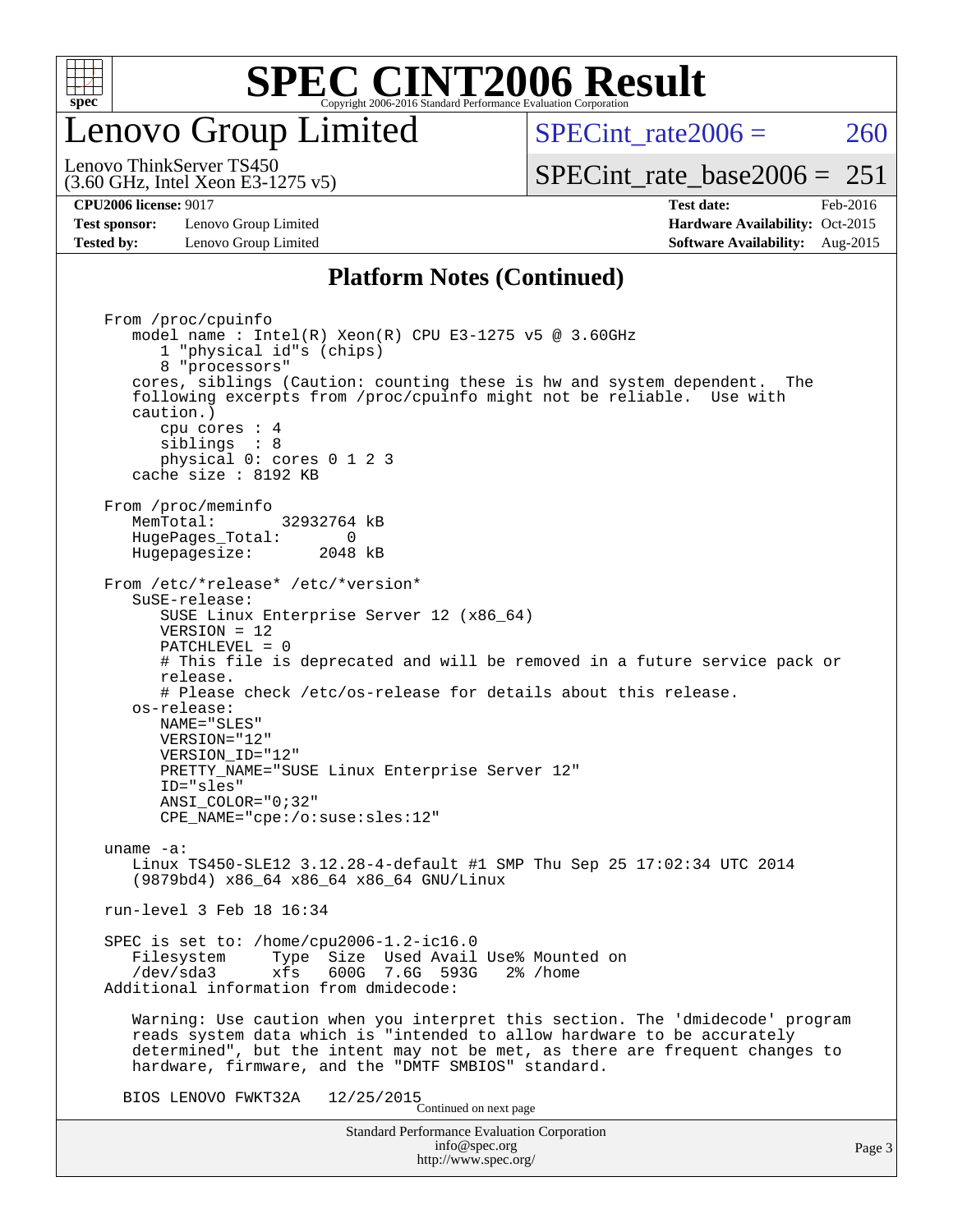

## enovo Group Limited

SPECint rate $2006 = 260$ 

(3.60 GHz, Intel Xeon E3-1275 v5) Lenovo ThinkServer TS450

[SPECint\\_rate\\_base2006 =](http://www.spec.org/auto/cpu2006/Docs/result-fields.html#SPECintratebase2006)  $251$ 

**[Test sponsor:](http://www.spec.org/auto/cpu2006/Docs/result-fields.html#Testsponsor)** Lenovo Group Limited **[Hardware Availability:](http://www.spec.org/auto/cpu2006/Docs/result-fields.html#HardwareAvailability)** Oct-2015

**[CPU2006 license:](http://www.spec.org/auto/cpu2006/Docs/result-fields.html#CPU2006license)** 9017 **[Test date:](http://www.spec.org/auto/cpu2006/Docs/result-fields.html#Testdate)** Feb-2016 **[Tested by:](http://www.spec.org/auto/cpu2006/Docs/result-fields.html#Testedby)** Lenovo Group Limited **[Software Availability:](http://www.spec.org/auto/cpu2006/Docs/result-fields.html#SoftwareAvailability)** Aug-2015

#### **[Platform Notes \(Continued\)](http://www.spec.org/auto/cpu2006/Docs/result-fields.html#PlatformNotes)**

Memory:

4x Samsung M378A1G43DB0-CPB 8 GB 2 rank 2133 MHz

(End of data from sysinfo program)

#### **[General Notes](http://www.spec.org/auto/cpu2006/Docs/result-fields.html#GeneralNotes)**

Environment variables set by runspec before the start of the run: LD\_LIBRARY\_PATH = "/home/cpu2006-1.2-ic16.0/libs/32:/home/cpu2006-1.2-ic16.0/libs/64:/home/cpu2006-1.2-ic16.0/sh"

 Binaries compiled on a system with 1x Intel Core i5-4670K CPU + 32GB memory using RedHat EL 7.1 Transparent Huge Pages enabled with: echo always > /sys/kernel/mm/transparent\_hugepage/enabled

### **[Base Compiler Invocation](http://www.spec.org/auto/cpu2006/Docs/result-fields.html#BaseCompilerInvocation)**

[C benchmarks](http://www.spec.org/auto/cpu2006/Docs/result-fields.html#Cbenchmarks):

[icc -m32 -L/opt/intel/compilers\\_and\\_libraries\\_2016/linux/compiler/lib/ia32\\_lin](http://www.spec.org/cpu2006/results/res2016q1/cpu2006-20160222-39038.flags.html#user_CCbase_intel_icc_e10256ba5924b668798078a321b0cb3f)

[C++ benchmarks:](http://www.spec.org/auto/cpu2006/Docs/result-fields.html#CXXbenchmarks)

[icpc -m32 -L/opt/intel/compilers\\_and\\_libraries\\_2016/linux/compiler/lib/ia32\\_lin](http://www.spec.org/cpu2006/results/res2016q1/cpu2006-20160222-39038.flags.html#user_CXXbase_intel_icpc_b4f50a394bdb4597aa5879c16bc3f5c5)

#### **[Base Portability Flags](http://www.spec.org/auto/cpu2006/Docs/result-fields.html#BasePortabilityFlags)**

 400.perlbench: [-D\\_FILE\\_OFFSET\\_BITS=64](http://www.spec.org/cpu2006/results/res2016q1/cpu2006-20160222-39038.flags.html#user_basePORTABILITY400_perlbench_file_offset_bits_64_438cf9856305ebd76870a2c6dc2689ab) [-DSPEC\\_CPU\\_LINUX\\_IA32](http://www.spec.org/cpu2006/results/res2016q1/cpu2006-20160222-39038.flags.html#b400.perlbench_baseCPORTABILITY_DSPEC_CPU_LINUX_IA32) 401.bzip2: [-D\\_FILE\\_OFFSET\\_BITS=64](http://www.spec.org/cpu2006/results/res2016q1/cpu2006-20160222-39038.flags.html#user_basePORTABILITY401_bzip2_file_offset_bits_64_438cf9856305ebd76870a2c6dc2689ab) 403.gcc: [-D\\_FILE\\_OFFSET\\_BITS=64](http://www.spec.org/cpu2006/results/res2016q1/cpu2006-20160222-39038.flags.html#user_basePORTABILITY403_gcc_file_offset_bits_64_438cf9856305ebd76870a2c6dc2689ab) 429.mcf: [-D\\_FILE\\_OFFSET\\_BITS=64](http://www.spec.org/cpu2006/results/res2016q1/cpu2006-20160222-39038.flags.html#user_basePORTABILITY429_mcf_file_offset_bits_64_438cf9856305ebd76870a2c6dc2689ab) 445.gobmk: [-D\\_FILE\\_OFFSET\\_BITS=64](http://www.spec.org/cpu2006/results/res2016q1/cpu2006-20160222-39038.flags.html#user_basePORTABILITY445_gobmk_file_offset_bits_64_438cf9856305ebd76870a2c6dc2689ab) 456.hmmer: [-D\\_FILE\\_OFFSET\\_BITS=64](http://www.spec.org/cpu2006/results/res2016q1/cpu2006-20160222-39038.flags.html#user_basePORTABILITY456_hmmer_file_offset_bits_64_438cf9856305ebd76870a2c6dc2689ab) 458.sjeng: [-D\\_FILE\\_OFFSET\\_BITS=64](http://www.spec.org/cpu2006/results/res2016q1/cpu2006-20160222-39038.flags.html#user_basePORTABILITY458_sjeng_file_offset_bits_64_438cf9856305ebd76870a2c6dc2689ab) 462.libquantum: [-D\\_FILE\\_OFFSET\\_BITS=64](http://www.spec.org/cpu2006/results/res2016q1/cpu2006-20160222-39038.flags.html#user_basePORTABILITY462_libquantum_file_offset_bits_64_438cf9856305ebd76870a2c6dc2689ab) [-DSPEC\\_CPU\\_LINUX](http://www.spec.org/cpu2006/results/res2016q1/cpu2006-20160222-39038.flags.html#b462.libquantum_baseCPORTABILITY_DSPEC_CPU_LINUX) 464.h264ref: [-D\\_FILE\\_OFFSET\\_BITS=64](http://www.spec.org/cpu2006/results/res2016q1/cpu2006-20160222-39038.flags.html#user_basePORTABILITY464_h264ref_file_offset_bits_64_438cf9856305ebd76870a2c6dc2689ab) 471.omnetpp: [-D\\_FILE\\_OFFSET\\_BITS=64](http://www.spec.org/cpu2006/results/res2016q1/cpu2006-20160222-39038.flags.html#user_basePORTABILITY471_omnetpp_file_offset_bits_64_438cf9856305ebd76870a2c6dc2689ab) 473.astar: [-D\\_FILE\\_OFFSET\\_BITS=64](http://www.spec.org/cpu2006/results/res2016q1/cpu2006-20160222-39038.flags.html#user_basePORTABILITY473_astar_file_offset_bits_64_438cf9856305ebd76870a2c6dc2689ab) 483.xalancbmk: [-D\\_FILE\\_OFFSET\\_BITS=64](http://www.spec.org/cpu2006/results/res2016q1/cpu2006-20160222-39038.flags.html#user_basePORTABILITY483_xalancbmk_file_offset_bits_64_438cf9856305ebd76870a2c6dc2689ab) [-DSPEC\\_CPU\\_LINUX](http://www.spec.org/cpu2006/results/res2016q1/cpu2006-20160222-39038.flags.html#b483.xalancbmk_baseCXXPORTABILITY_DSPEC_CPU_LINUX)

### **[Base Optimization Flags](http://www.spec.org/auto/cpu2006/Docs/result-fields.html#BaseOptimizationFlags)**

[C benchmarks](http://www.spec.org/auto/cpu2006/Docs/result-fields.html#Cbenchmarks):

[-xCORE-AVX2](http://www.spec.org/cpu2006/results/res2016q1/cpu2006-20160222-39038.flags.html#user_CCbase_f-xAVX2_5f5fc0cbe2c9f62c816d3e45806c70d7) [-ipo](http://www.spec.org/cpu2006/results/res2016q1/cpu2006-20160222-39038.flags.html#user_CCbase_f-ipo) [-O3](http://www.spec.org/cpu2006/results/res2016q1/cpu2006-20160222-39038.flags.html#user_CCbase_f-O3) [-no-prec-div](http://www.spec.org/cpu2006/results/res2016q1/cpu2006-20160222-39038.flags.html#user_CCbase_f-no-prec-div) [-opt-prefetch](http://www.spec.org/cpu2006/results/res2016q1/cpu2006-20160222-39038.flags.html#user_CCbase_f-opt-prefetch) [-opt-mem-layout-trans=3](http://www.spec.org/cpu2006/results/res2016q1/cpu2006-20160222-39038.flags.html#user_CCbase_f-opt-mem-layout-trans_a7b82ad4bd7abf52556d4961a2ae94d5)

Continued on next page

Standard Performance Evaluation Corporation [info@spec.org](mailto:info@spec.org) <http://www.spec.org/>

Page 4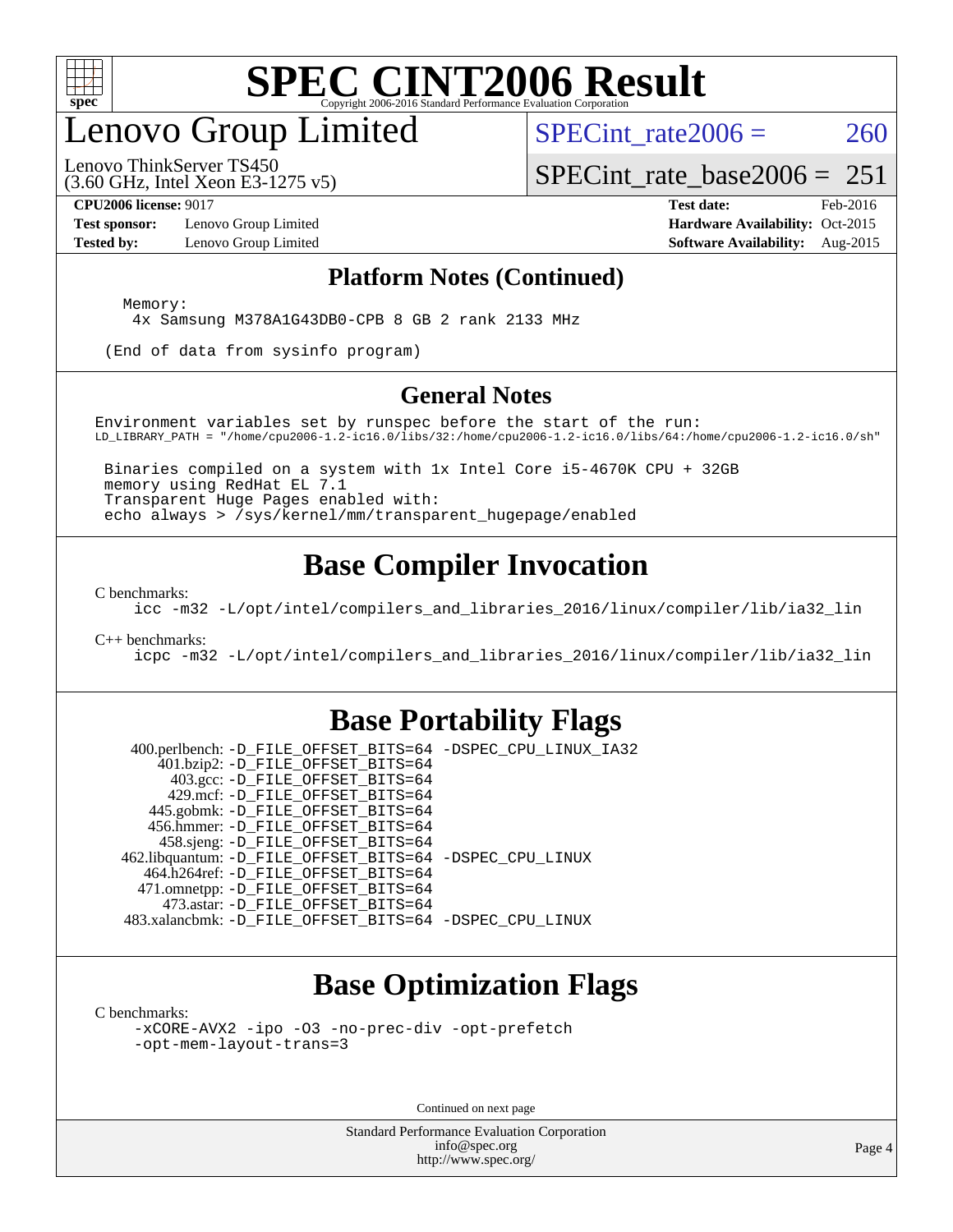

# enovo Group Limited

(3.60 GHz, Intel Xeon E3-1275 v5) Lenovo ThinkServer TS450

SPECint rate $2006 = 260$ 

[SPECint\\_rate\\_base2006 =](http://www.spec.org/auto/cpu2006/Docs/result-fields.html#SPECintratebase2006)  $251$ 

**[Test sponsor:](http://www.spec.org/auto/cpu2006/Docs/result-fields.html#Testsponsor)** Lenovo Group Limited **[Hardware Availability:](http://www.spec.org/auto/cpu2006/Docs/result-fields.html#HardwareAvailability)** Oct-2015

**[CPU2006 license:](http://www.spec.org/auto/cpu2006/Docs/result-fields.html#CPU2006license)** 9017 **[Test date:](http://www.spec.org/auto/cpu2006/Docs/result-fields.html#Testdate)** Feb-2016 **[Tested by:](http://www.spec.org/auto/cpu2006/Docs/result-fields.html#Testedby)** Lenovo Group Limited **[Software Availability:](http://www.spec.org/auto/cpu2006/Docs/result-fields.html#SoftwareAvailability)** Aug-2015

### **[Base Optimization Flags \(Continued\)](http://www.spec.org/auto/cpu2006/Docs/result-fields.html#BaseOptimizationFlags)**

[C++ benchmarks:](http://www.spec.org/auto/cpu2006/Docs/result-fields.html#CXXbenchmarks)

[-xCORE-AVX2](http://www.spec.org/cpu2006/results/res2016q1/cpu2006-20160222-39038.flags.html#user_CXXbase_f-xAVX2_5f5fc0cbe2c9f62c816d3e45806c70d7) [-ipo](http://www.spec.org/cpu2006/results/res2016q1/cpu2006-20160222-39038.flags.html#user_CXXbase_f-ipo) [-O3](http://www.spec.org/cpu2006/results/res2016q1/cpu2006-20160222-39038.flags.html#user_CXXbase_f-O3) [-no-prec-div](http://www.spec.org/cpu2006/results/res2016q1/cpu2006-20160222-39038.flags.html#user_CXXbase_f-no-prec-div) [-opt-prefetch](http://www.spec.org/cpu2006/results/res2016q1/cpu2006-20160222-39038.flags.html#user_CXXbase_f-opt-prefetch)

[-opt-mem-layout-trans=3](http://www.spec.org/cpu2006/results/res2016q1/cpu2006-20160222-39038.flags.html#user_CXXbase_f-opt-mem-layout-trans_a7b82ad4bd7abf52556d4961a2ae94d5) [-Wl,-z,muldefs](http://www.spec.org/cpu2006/results/res2016q1/cpu2006-20160222-39038.flags.html#user_CXXbase_link_force_multiple1_74079c344b956b9658436fd1b6dd3a8a) [-L/sh -lsmartheap](http://www.spec.org/cpu2006/results/res2016q1/cpu2006-20160222-39038.flags.html#user_CXXbase_SmartHeap_32f6c82aa1ed9c52345d30cf6e4a0499)

### **[Base Other Flags](http://www.spec.org/auto/cpu2006/Docs/result-fields.html#BaseOtherFlags)**

[C benchmarks](http://www.spec.org/auto/cpu2006/Docs/result-fields.html#Cbenchmarks):

403.gcc: [-Dalloca=\\_alloca](http://www.spec.org/cpu2006/results/res2016q1/cpu2006-20160222-39038.flags.html#b403.gcc_baseEXTRA_CFLAGS_Dalloca_be3056838c12de2578596ca5467af7f3)

### **[Peak Compiler Invocation](http://www.spec.org/auto/cpu2006/Docs/result-fields.html#PeakCompilerInvocation)**

[C benchmarks \(except as noted below\)](http://www.spec.org/auto/cpu2006/Docs/result-fields.html#Cbenchmarksexceptasnotedbelow):

[icc -m32 -L/opt/intel/compilers\\_and\\_libraries\\_2016/linux/compiler/lib/ia32\\_lin](http://www.spec.org/cpu2006/results/res2016q1/cpu2006-20160222-39038.flags.html#user_CCpeak_intel_icc_e10256ba5924b668798078a321b0cb3f)

400.perlbench: [icc -m64](http://www.spec.org/cpu2006/results/res2016q1/cpu2006-20160222-39038.flags.html#user_peakCCLD400_perlbench_intel_icc_64bit_bda6cc9af1fdbb0edc3795bac97ada53)

401.bzip2: [icc -m64](http://www.spec.org/cpu2006/results/res2016q1/cpu2006-20160222-39038.flags.html#user_peakCCLD401_bzip2_intel_icc_64bit_bda6cc9af1fdbb0edc3795bac97ada53)

456.hmmer: [icc -m64](http://www.spec.org/cpu2006/results/res2016q1/cpu2006-20160222-39038.flags.html#user_peakCCLD456_hmmer_intel_icc_64bit_bda6cc9af1fdbb0edc3795bac97ada53)

458.sjeng: [icc -m64](http://www.spec.org/cpu2006/results/res2016q1/cpu2006-20160222-39038.flags.html#user_peakCCLD458_sjeng_intel_icc_64bit_bda6cc9af1fdbb0edc3795bac97ada53)

#### [C++ benchmarks:](http://www.spec.org/auto/cpu2006/Docs/result-fields.html#CXXbenchmarks)

[icpc -m32 -L/opt/intel/compilers\\_and\\_libraries\\_2016/linux/compiler/lib/ia32\\_lin](http://www.spec.org/cpu2006/results/res2016q1/cpu2006-20160222-39038.flags.html#user_CXXpeak_intel_icpc_b4f50a394bdb4597aa5879c16bc3f5c5)

### **[Peak Portability Flags](http://www.spec.org/auto/cpu2006/Docs/result-fields.html#PeakPortabilityFlags)**

 400.perlbench: [-D\\_FILE\\_OFFSET\\_BITS=64](http://www.spec.org/cpu2006/results/res2016q1/cpu2006-20160222-39038.flags.html#user_peakPORTABILITY400_perlbench_file_offset_bits_64_438cf9856305ebd76870a2c6dc2689ab) [-DSPEC\\_CPU\\_LP64](http://www.spec.org/cpu2006/results/res2016q1/cpu2006-20160222-39038.flags.html#b400.perlbench_peakCPORTABILITY_DSPEC_CPU_LP64) [-DSPEC\\_CPU\\_LINUX\\_X64](http://www.spec.org/cpu2006/results/res2016q1/cpu2006-20160222-39038.flags.html#b400.perlbench_peakCPORTABILITY_DSPEC_CPU_LINUX_X64) 401.bzip2: [-D\\_FILE\\_OFFSET\\_BITS=64](http://www.spec.org/cpu2006/results/res2016q1/cpu2006-20160222-39038.flags.html#user_peakPORTABILITY401_bzip2_file_offset_bits_64_438cf9856305ebd76870a2c6dc2689ab) [-DSPEC\\_CPU\\_LP64](http://www.spec.org/cpu2006/results/res2016q1/cpu2006-20160222-39038.flags.html#suite_peakCPORTABILITY401_bzip2_DSPEC_CPU_LP64) 403.gcc: [-D\\_FILE\\_OFFSET\\_BITS=64](http://www.spec.org/cpu2006/results/res2016q1/cpu2006-20160222-39038.flags.html#user_peakPORTABILITY403_gcc_file_offset_bits_64_438cf9856305ebd76870a2c6dc2689ab) 429.mcf: [-D\\_FILE\\_OFFSET\\_BITS=64](http://www.spec.org/cpu2006/results/res2016q1/cpu2006-20160222-39038.flags.html#user_peakPORTABILITY429_mcf_file_offset_bits_64_438cf9856305ebd76870a2c6dc2689ab) 445.gobmk: [-D\\_FILE\\_OFFSET\\_BITS=64](http://www.spec.org/cpu2006/results/res2016q1/cpu2006-20160222-39038.flags.html#user_peakPORTABILITY445_gobmk_file_offset_bits_64_438cf9856305ebd76870a2c6dc2689ab) 456.hmmer: [-D\\_FILE\\_OFFSET\\_BITS=64](http://www.spec.org/cpu2006/results/res2016q1/cpu2006-20160222-39038.flags.html#user_peakPORTABILITY456_hmmer_file_offset_bits_64_438cf9856305ebd76870a2c6dc2689ab) [-DSPEC\\_CPU\\_LP64](http://www.spec.org/cpu2006/results/res2016q1/cpu2006-20160222-39038.flags.html#suite_peakCPORTABILITY456_hmmer_DSPEC_CPU_LP64) 458.sjeng: [-D\\_FILE\\_OFFSET\\_BITS=64](http://www.spec.org/cpu2006/results/res2016q1/cpu2006-20160222-39038.flags.html#user_peakPORTABILITY458_sjeng_file_offset_bits_64_438cf9856305ebd76870a2c6dc2689ab) [-DSPEC\\_CPU\\_LP64](http://www.spec.org/cpu2006/results/res2016q1/cpu2006-20160222-39038.flags.html#suite_peakCPORTABILITY458_sjeng_DSPEC_CPU_LP64) 462.libquantum: [-D\\_FILE\\_OFFSET\\_BITS=64](http://www.spec.org/cpu2006/results/res2016q1/cpu2006-20160222-39038.flags.html#user_peakPORTABILITY462_libquantum_file_offset_bits_64_438cf9856305ebd76870a2c6dc2689ab) [-DSPEC\\_CPU\\_LINUX](http://www.spec.org/cpu2006/results/res2016q1/cpu2006-20160222-39038.flags.html#b462.libquantum_peakCPORTABILITY_DSPEC_CPU_LINUX) 464.h264ref: [-D\\_FILE\\_OFFSET\\_BITS=64](http://www.spec.org/cpu2006/results/res2016q1/cpu2006-20160222-39038.flags.html#user_peakPORTABILITY464_h264ref_file_offset_bits_64_438cf9856305ebd76870a2c6dc2689ab) 471.omnetpp: [-D\\_FILE\\_OFFSET\\_BITS=64](http://www.spec.org/cpu2006/results/res2016q1/cpu2006-20160222-39038.flags.html#user_peakPORTABILITY471_omnetpp_file_offset_bits_64_438cf9856305ebd76870a2c6dc2689ab) 473.astar: [-D\\_FILE\\_OFFSET\\_BITS=64](http://www.spec.org/cpu2006/results/res2016q1/cpu2006-20160222-39038.flags.html#user_peakPORTABILITY473_astar_file_offset_bits_64_438cf9856305ebd76870a2c6dc2689ab) 483.xalancbmk: [-D\\_FILE\\_OFFSET\\_BITS=64](http://www.spec.org/cpu2006/results/res2016q1/cpu2006-20160222-39038.flags.html#user_peakPORTABILITY483_xalancbmk_file_offset_bits_64_438cf9856305ebd76870a2c6dc2689ab) [-DSPEC\\_CPU\\_LINUX](http://www.spec.org/cpu2006/results/res2016q1/cpu2006-20160222-39038.flags.html#b483.xalancbmk_peakCXXPORTABILITY_DSPEC_CPU_LINUX)

> Standard Performance Evaluation Corporation [info@spec.org](mailto:info@spec.org) <http://www.spec.org/>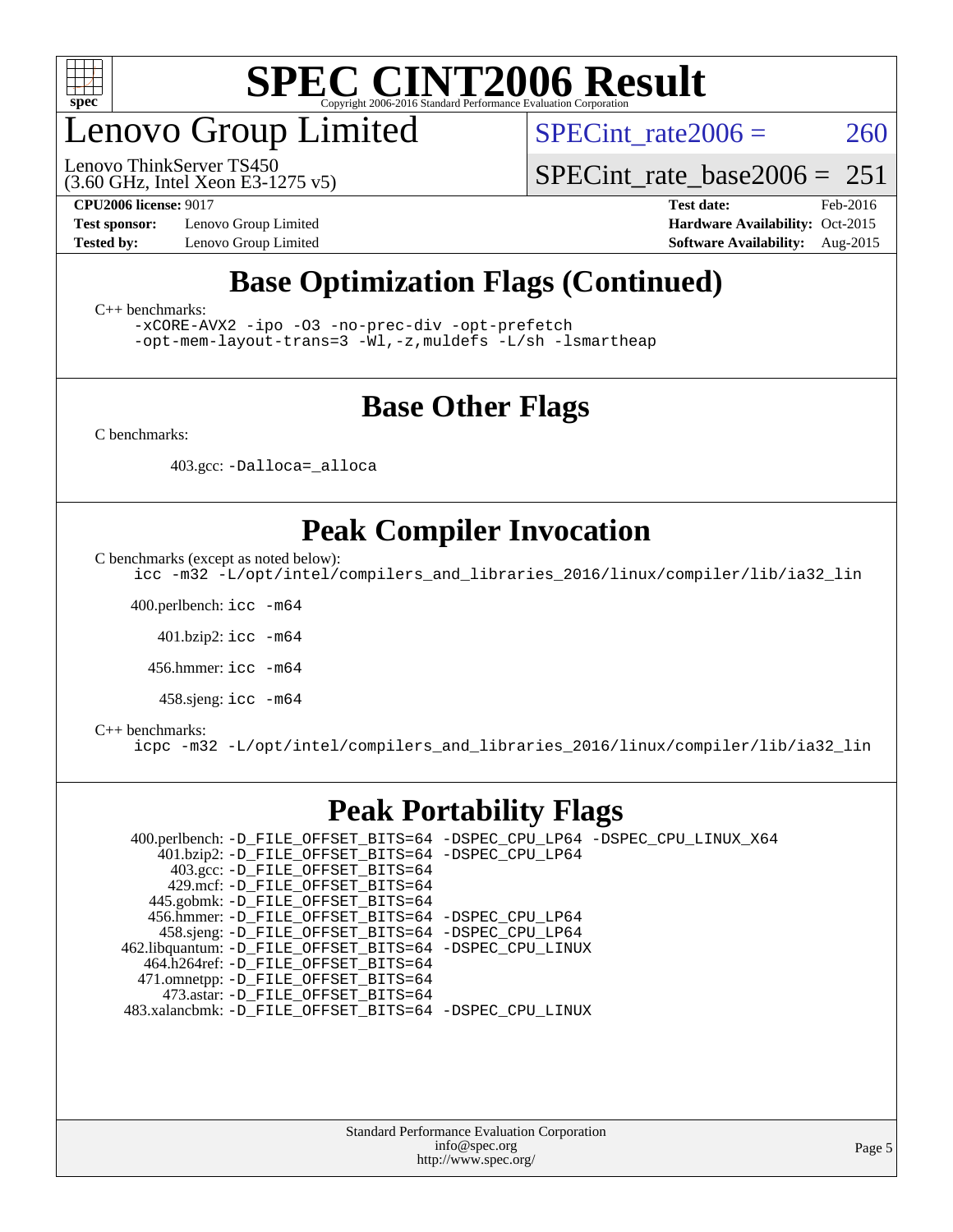

enovo Group Limited

SPECint rate $2006 = 260$ 

(3.60 GHz, Intel Xeon E3-1275 v5) Lenovo ThinkServer TS450

[SPECint\\_rate\\_base2006 =](http://www.spec.org/auto/cpu2006/Docs/result-fields.html#SPECintratebase2006)  $251$ 

**[Test sponsor:](http://www.spec.org/auto/cpu2006/Docs/result-fields.html#Testsponsor)** Lenovo Group Limited **[Hardware Availability:](http://www.spec.org/auto/cpu2006/Docs/result-fields.html#HardwareAvailability)** Oct-2015

**[CPU2006 license:](http://www.spec.org/auto/cpu2006/Docs/result-fields.html#CPU2006license)** 9017 **[Test date:](http://www.spec.org/auto/cpu2006/Docs/result-fields.html#Testdate)** Feb-2016 **[Tested by:](http://www.spec.org/auto/cpu2006/Docs/result-fields.html#Testedby)** Lenovo Group Limited **[Software Availability:](http://www.spec.org/auto/cpu2006/Docs/result-fields.html#SoftwareAvailability)** Aug-2015

### **[Peak Optimization Flags](http://www.spec.org/auto/cpu2006/Docs/result-fields.html#PeakOptimizationFlags)**

[C benchmarks](http://www.spec.org/auto/cpu2006/Docs/result-fields.html#Cbenchmarks):

 400.perlbench: [-xCORE-AVX2](http://www.spec.org/cpu2006/results/res2016q1/cpu2006-20160222-39038.flags.html#user_peakPASS2_CFLAGSPASS2_LDCFLAGS400_perlbench_f-xAVX2_5f5fc0cbe2c9f62c816d3e45806c70d7)(pass 2) [-prof-gen:threadsafe](http://www.spec.org/cpu2006/results/res2016q1/cpu2006-20160222-39038.flags.html#user_peakPASS1_CFLAGSPASS1_LDCFLAGS400_perlbench_prof_gen_21a26eb79f378b550acd7bec9fe4467a)(pass 1)  $-i\text{po}(pass 2) -\overline{03}(pass 2)$  [-no-prec-div](http://www.spec.org/cpu2006/results/res2016q1/cpu2006-20160222-39038.flags.html#user_peakPASS2_CFLAGSPASS2_LDCFLAGS400_perlbench_f-no-prec-div)(pass 2) [-par-num-threads=1](http://www.spec.org/cpu2006/results/res2016q1/cpu2006-20160222-39038.flags.html#user_peakPASS1_CFLAGSPASS1_LDCFLAGS400_perlbench_par_num_threads_786a6ff141b4e9e90432e998842df6c2)(pass 1) [-prof-use](http://www.spec.org/cpu2006/results/res2016q1/cpu2006-20160222-39038.flags.html#user_peakPASS2_CFLAGSPASS2_LDCFLAGS400_perlbench_prof_use_bccf7792157ff70d64e32fe3e1250b55)(pass 2) [-auto-ilp32](http://www.spec.org/cpu2006/results/res2016q1/cpu2006-20160222-39038.flags.html#user_peakCOPTIMIZE400_perlbench_f-auto-ilp32) 401.bzip2: [-xCORE-AVX2](http://www.spec.org/cpu2006/results/res2016q1/cpu2006-20160222-39038.flags.html#user_peakPASS2_CFLAGSPASS2_LDCFLAGS401_bzip2_f-xAVX2_5f5fc0cbe2c9f62c816d3e45806c70d7)(pass 2) [-prof-gen:threadsafe](http://www.spec.org/cpu2006/results/res2016q1/cpu2006-20160222-39038.flags.html#user_peakPASS1_CFLAGSPASS1_LDCFLAGS401_bzip2_prof_gen_21a26eb79f378b550acd7bec9fe4467a)(pass 1)  $-ipo(pass 2) -\overline{O}3(pass 2)$  $-ipo(pass 2) -\overline{O}3(pass 2)$  [-no-prec-div](http://www.spec.org/cpu2006/results/res2016q1/cpu2006-20160222-39038.flags.html#user_peakPASS2_CFLAGSPASS2_LDCFLAGS401_bzip2_f-no-prec-div)(pass 2) [-par-num-threads=1](http://www.spec.org/cpu2006/results/res2016q1/cpu2006-20160222-39038.flags.html#user_peakPASS1_CFLAGSPASS1_LDCFLAGS401_bzip2_par_num_threads_786a6ff141b4e9e90432e998842df6c2)(pass 1) [-prof-use](http://www.spec.org/cpu2006/results/res2016q1/cpu2006-20160222-39038.flags.html#user_peakPASS2_CFLAGSPASS2_LDCFLAGS401_bzip2_prof_use_bccf7792157ff70d64e32fe3e1250b55)(pass 2) [-opt-prefetch](http://www.spec.org/cpu2006/results/res2016q1/cpu2006-20160222-39038.flags.html#user_peakCOPTIMIZE401_bzip2_f-opt-prefetch) [-auto-ilp32](http://www.spec.org/cpu2006/results/res2016q1/cpu2006-20160222-39038.flags.html#user_peakCOPTIMIZE401_bzip2_f-auto-ilp32) [-ansi-alias](http://www.spec.org/cpu2006/results/res2016q1/cpu2006-20160222-39038.flags.html#user_peakCOPTIMIZE401_bzip2_f-ansi-alias) 403.gcc: [-xCORE-AVX2](http://www.spec.org/cpu2006/results/res2016q1/cpu2006-20160222-39038.flags.html#user_peakCOPTIMIZE403_gcc_f-xAVX2_5f5fc0cbe2c9f62c816d3e45806c70d7) [-ipo](http://www.spec.org/cpu2006/results/res2016q1/cpu2006-20160222-39038.flags.html#user_peakCOPTIMIZE403_gcc_f-ipo) [-O3](http://www.spec.org/cpu2006/results/res2016q1/cpu2006-20160222-39038.flags.html#user_peakCOPTIMIZE403_gcc_f-O3) [-no-prec-div](http://www.spec.org/cpu2006/results/res2016q1/cpu2006-20160222-39038.flags.html#user_peakCOPTIMIZE403_gcc_f-no-prec-div)  $429$ .mcf: basepeak = yes 445.gobmk: [-xCORE-AVX2](http://www.spec.org/cpu2006/results/res2016q1/cpu2006-20160222-39038.flags.html#user_peakPASS2_CFLAGSPASS2_LDCFLAGS445_gobmk_f-xAVX2_5f5fc0cbe2c9f62c816d3e45806c70d7)(pass 2) [-prof-gen:threadsafe](http://www.spec.org/cpu2006/results/res2016q1/cpu2006-20160222-39038.flags.html#user_peakPASS1_CFLAGSPASS1_LDCFLAGS445_gobmk_prof_gen_21a26eb79f378b550acd7bec9fe4467a)(pass 1) [-prof-use](http://www.spec.org/cpu2006/results/res2016q1/cpu2006-20160222-39038.flags.html#user_peakPASS2_CFLAGSPASS2_LDCFLAGS445_gobmk_prof_use_bccf7792157ff70d64e32fe3e1250b55)(pass 2) [-par-num-threads=1](http://www.spec.org/cpu2006/results/res2016q1/cpu2006-20160222-39038.flags.html#user_peakPASS1_CFLAGSPASS1_LDCFLAGS445_gobmk_par_num_threads_786a6ff141b4e9e90432e998842df6c2)(pass 1) [-ansi-alias](http://www.spec.org/cpu2006/results/res2016q1/cpu2006-20160222-39038.flags.html#user_peakCOPTIMIZE445_gobmk_f-ansi-alias) [-opt-mem-layout-trans=3](http://www.spec.org/cpu2006/results/res2016q1/cpu2006-20160222-39038.flags.html#user_peakCOPTIMIZE445_gobmk_f-opt-mem-layout-trans_a7b82ad4bd7abf52556d4961a2ae94d5) 456.hmmer: [-xCORE-AVX2](http://www.spec.org/cpu2006/results/res2016q1/cpu2006-20160222-39038.flags.html#user_peakCOPTIMIZE456_hmmer_f-xAVX2_5f5fc0cbe2c9f62c816d3e45806c70d7) [-ipo](http://www.spec.org/cpu2006/results/res2016q1/cpu2006-20160222-39038.flags.html#user_peakCOPTIMIZE456_hmmer_f-ipo) [-O3](http://www.spec.org/cpu2006/results/res2016q1/cpu2006-20160222-39038.flags.html#user_peakCOPTIMIZE456_hmmer_f-O3) [-no-prec-div](http://www.spec.org/cpu2006/results/res2016q1/cpu2006-20160222-39038.flags.html#user_peakCOPTIMIZE456_hmmer_f-no-prec-div) [-unroll2](http://www.spec.org/cpu2006/results/res2016q1/cpu2006-20160222-39038.flags.html#user_peakCOPTIMIZE456_hmmer_f-unroll_784dae83bebfb236979b41d2422d7ec2) [-auto-ilp32](http://www.spec.org/cpu2006/results/res2016q1/cpu2006-20160222-39038.flags.html#user_peakCOPTIMIZE456_hmmer_f-auto-ilp32) 458.sjeng: [-xCORE-AVX2](http://www.spec.org/cpu2006/results/res2016q1/cpu2006-20160222-39038.flags.html#user_peakPASS2_CFLAGSPASS2_LDCFLAGS458_sjeng_f-xAVX2_5f5fc0cbe2c9f62c816d3e45806c70d7)(pass 2) [-prof-gen:threadsafe](http://www.spec.org/cpu2006/results/res2016q1/cpu2006-20160222-39038.flags.html#user_peakPASS1_CFLAGSPASS1_LDCFLAGS458_sjeng_prof_gen_21a26eb79f378b550acd7bec9fe4467a)(pass 1)  $-i\text{po}(pass 2) -03(pass 2) -no-prec-div(pass 2)$  $-i\text{po}(pass 2) -03(pass 2) -no-prec-div(pass 2)$  $-i\text{po}(pass 2) -03(pass 2) -no-prec-div(pass 2)$ [-par-num-threads=1](http://www.spec.org/cpu2006/results/res2016q1/cpu2006-20160222-39038.flags.html#user_peakPASS1_CFLAGSPASS1_LDCFLAGS458_sjeng_par_num_threads_786a6ff141b4e9e90432e998842df6c2)(pass 1) [-prof-use](http://www.spec.org/cpu2006/results/res2016q1/cpu2006-20160222-39038.flags.html#user_peakPASS2_CFLAGSPASS2_LDCFLAGS458_sjeng_prof_use_bccf7792157ff70d64e32fe3e1250b55)(pass 2) [-unroll4](http://www.spec.org/cpu2006/results/res2016q1/cpu2006-20160222-39038.flags.html#user_peakCOPTIMIZE458_sjeng_f-unroll_4e5e4ed65b7fd20bdcd365bec371b81f) [-auto-ilp32](http://www.spec.org/cpu2006/results/res2016q1/cpu2006-20160222-39038.flags.html#user_peakCOPTIMIZE458_sjeng_f-auto-ilp32) 462.libquantum: basepeak = yes 464.h264ref: [-xCORE-AVX2](http://www.spec.org/cpu2006/results/res2016q1/cpu2006-20160222-39038.flags.html#user_peakPASS2_CFLAGSPASS2_LDCFLAGS464_h264ref_f-xAVX2_5f5fc0cbe2c9f62c816d3e45806c70d7)(pass 2) [-prof-gen:threadsafe](http://www.spec.org/cpu2006/results/res2016q1/cpu2006-20160222-39038.flags.html#user_peakPASS1_CFLAGSPASS1_LDCFLAGS464_h264ref_prof_gen_21a26eb79f378b550acd7bec9fe4467a)(pass 1) [-ipo](http://www.spec.org/cpu2006/results/res2016q1/cpu2006-20160222-39038.flags.html#user_peakPASS2_CFLAGSPASS2_LDCFLAGS464_h264ref_f-ipo)(pass 2) [-O3](http://www.spec.org/cpu2006/results/res2016q1/cpu2006-20160222-39038.flags.html#user_peakPASS2_CFLAGSPASS2_LDCFLAGS464_h264ref_f-O3)(pass 2) [-no-prec-div](http://www.spec.org/cpu2006/results/res2016q1/cpu2006-20160222-39038.flags.html#user_peakPASS2_CFLAGSPASS2_LDCFLAGS464_h264ref_f-no-prec-div)(pass 2) [-par-num-threads=1](http://www.spec.org/cpu2006/results/res2016q1/cpu2006-20160222-39038.flags.html#user_peakPASS1_CFLAGSPASS1_LDCFLAGS464_h264ref_par_num_threads_786a6ff141b4e9e90432e998842df6c2)(pass 1) [-prof-use](http://www.spec.org/cpu2006/results/res2016q1/cpu2006-20160222-39038.flags.html#user_peakPASS2_CFLAGSPASS2_LDCFLAGS464_h264ref_prof_use_bccf7792157ff70d64e32fe3e1250b55)(pass 2) [-unroll2](http://www.spec.org/cpu2006/results/res2016q1/cpu2006-20160222-39038.flags.html#user_peakCOPTIMIZE464_h264ref_f-unroll_784dae83bebfb236979b41d2422d7ec2) [-ansi-alias](http://www.spec.org/cpu2006/results/res2016q1/cpu2006-20160222-39038.flags.html#user_peakCOPTIMIZE464_h264ref_f-ansi-alias) [C++ benchmarks:](http://www.spec.org/auto/cpu2006/Docs/result-fields.html#CXXbenchmarks) 471.omnetpp: [-xCORE-AVX2](http://www.spec.org/cpu2006/results/res2016q1/cpu2006-20160222-39038.flags.html#user_peakPASS2_CXXFLAGSPASS2_LDCXXFLAGS471_omnetpp_f-xAVX2_5f5fc0cbe2c9f62c816d3e45806c70d7)(pass 2) [-prof-gen:threadsafe](http://www.spec.org/cpu2006/results/res2016q1/cpu2006-20160222-39038.flags.html#user_peakPASS1_CXXFLAGSPASS1_LDCXXFLAGS471_omnetpp_prof_gen_21a26eb79f378b550acd7bec9fe4467a)(pass 1) [-ipo](http://www.spec.org/cpu2006/results/res2016q1/cpu2006-20160222-39038.flags.html#user_peakPASS2_CXXFLAGSPASS2_LDCXXFLAGS471_omnetpp_f-ipo)(pass 2) [-O3](http://www.spec.org/cpu2006/results/res2016q1/cpu2006-20160222-39038.flags.html#user_peakPASS2_CXXFLAGSPASS2_LDCXXFLAGS471_omnetpp_f-O3)(pass 2) [-no-prec-div](http://www.spec.org/cpu2006/results/res2016q1/cpu2006-20160222-39038.flags.html#user_peakPASS2_CXXFLAGSPASS2_LDCXXFLAGS471_omnetpp_f-no-prec-div)(pass 2) [-par-num-threads=1](http://www.spec.org/cpu2006/results/res2016q1/cpu2006-20160222-39038.flags.html#user_peakPASS1_CXXFLAGSPASS1_LDCXXFLAGS471_omnetpp_par_num_threads_786a6ff141b4e9e90432e998842df6c2)(pass 1) [-prof-use](http://www.spec.org/cpu2006/results/res2016q1/cpu2006-20160222-39038.flags.html#user_peakPASS2_CXXFLAGSPASS2_LDCXXFLAGS471_omnetpp_prof_use_bccf7792157ff70d64e32fe3e1250b55)(pass 2) [-ansi-alias](http://www.spec.org/cpu2006/results/res2016q1/cpu2006-20160222-39038.flags.html#user_peakCXXOPTIMIZE471_omnetpp_f-ansi-alias) [-opt-ra-region-strategy=block](http://www.spec.org/cpu2006/results/res2016q1/cpu2006-20160222-39038.flags.html#user_peakCXXOPTIMIZE471_omnetpp_f-opt-ra-region-strategy_a0a37c372d03933b2a18d4af463c1f69) [-Wl,-z,muldefs](http://www.spec.org/cpu2006/results/res2016q1/cpu2006-20160222-39038.flags.html#user_peakEXTRA_LDFLAGS471_omnetpp_link_force_multiple1_74079c344b956b9658436fd1b6dd3a8a) [-L/sh -lsmartheap](http://www.spec.org/cpu2006/results/res2016q1/cpu2006-20160222-39038.flags.html#user_peakEXTRA_LIBS471_omnetpp_SmartHeap_32f6c82aa1ed9c52345d30cf6e4a0499)  $473$ .astar: basepeak = yes 483.xalancbmk: basepeak = yes